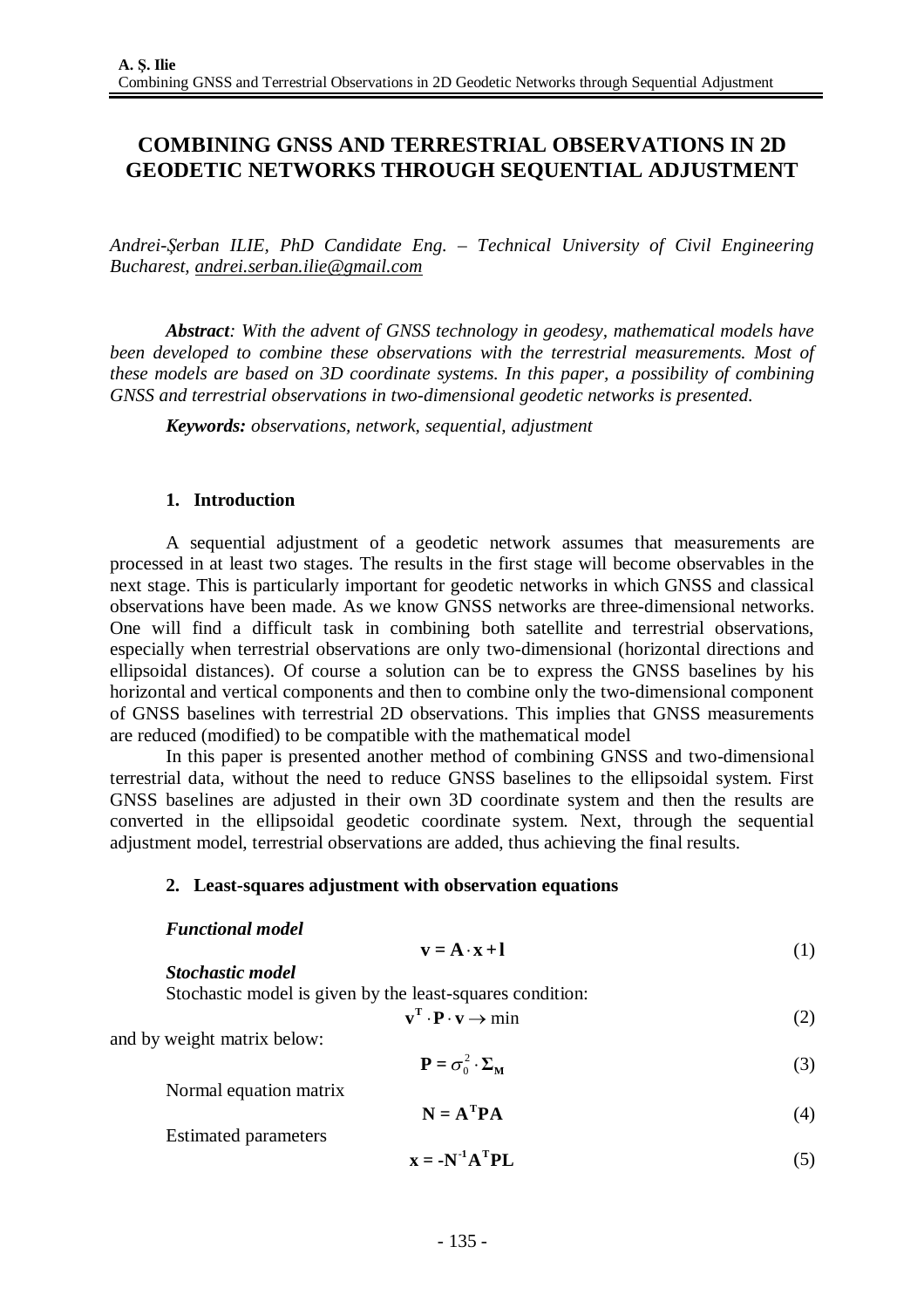A posteriori (estimated) standard deviation of unit weight:

$$
S_0 = \pm \sqrt{\frac{\mathbf{v}^{\mathrm{T}} \mathbf{P} \mathbf{v}}{n - h + d}}
$$
(6)

Cofactor matrix for the unknowns:

$$
\mathbf{Q}_{xx} = \mathbf{N}^{-1} \tag{7}
$$

Estimated variance-covariance matrix for the unknowns:

$$
\Sigma_{xx} = S_0^2 \cdot \mathbf{Q}_{xx} \tag{8}
$$

## *Sequential adjustment model*

Sequential adjustment is a model which applies when observations are made in two stages, and there is a set of common parameters between the two stages [1], [2]. The parameters obtained in the first stage become observations in the second stage. Therefore, for every parameter, an equation like (9) should be drawn:

$$
x^1 + v_x = x^0 + dx
$$
 (9)

or

$$
v_x = dx + (x^0 - x^1) \tag{10}
$$

The above equations elements are denoted as follows:

 $x<sup>1</sup>$  - estimated value of unknown *x* obtained in stage 1.

*v<sup>x</sup>* - residual for unknown *x*.

 $x^0$  - provisional value of the unknown *x*.

*dx* – differential shift of unknown *x*.

If we will denote:

$$
l_x = x^0 - x^1 \tag{11}
$$

then Eq. (10) becomes:

$$
v_x = dx + l_x \tag{12}
$$

Eq. (12) represents the functional model used to bring in the second stage, parameters obtained in first stage. Taking into account the observations made in the second stage the functional model for the sequential adjustment will be:

$$
\begin{pmatrix} \mathbf{v}_x \\ \mathbf{v}_z \end{pmatrix} = \begin{pmatrix} \mathbf{I} & \mathbf{0} \\ \mathbf{A}_{21} & \mathbf{A}_{22} \end{pmatrix} \cdot \begin{pmatrix} \mathbf{x}_1 \\ \mathbf{x}_2 \end{pmatrix} + \begin{pmatrix} \mathbf{l}_x \\ \mathbf{l}_2 \end{pmatrix}
$$
(13)

The stochastic model is given by Eq. (14) and (15):

$$
\mathbf{P}_{\mathbf{x}\mathbf{x}} = \sigma_0^2 \cdot \left(\Sigma_{\mathbf{x}\mathbf{x}}^1\right)^{-1} \tag{14}
$$

and, the weight matrix which includes weights of the observations made in second stage:

$$
\mathbf{P}_s = \begin{pmatrix} \mathbf{P}_{xx} & \mathbf{0} \\ \mathbf{0} & \mathbf{P}_2 \end{pmatrix} \tag{15}
$$

Subsequent computations are made with the same Eq. as in least-square adjustment with observation equations shown by the formulae  $(1) \div (8)$ .

## **3. Coordinates and variance-covariance matrix conversion**

Adjustment of a GNSS network, as we have said, is performed in a 3D coordinate system. When combining satellite observations with terrestrial 2D observations, a conversion between Cartesian coordinate system and ellipsoidal geodesic coordinate system is needed.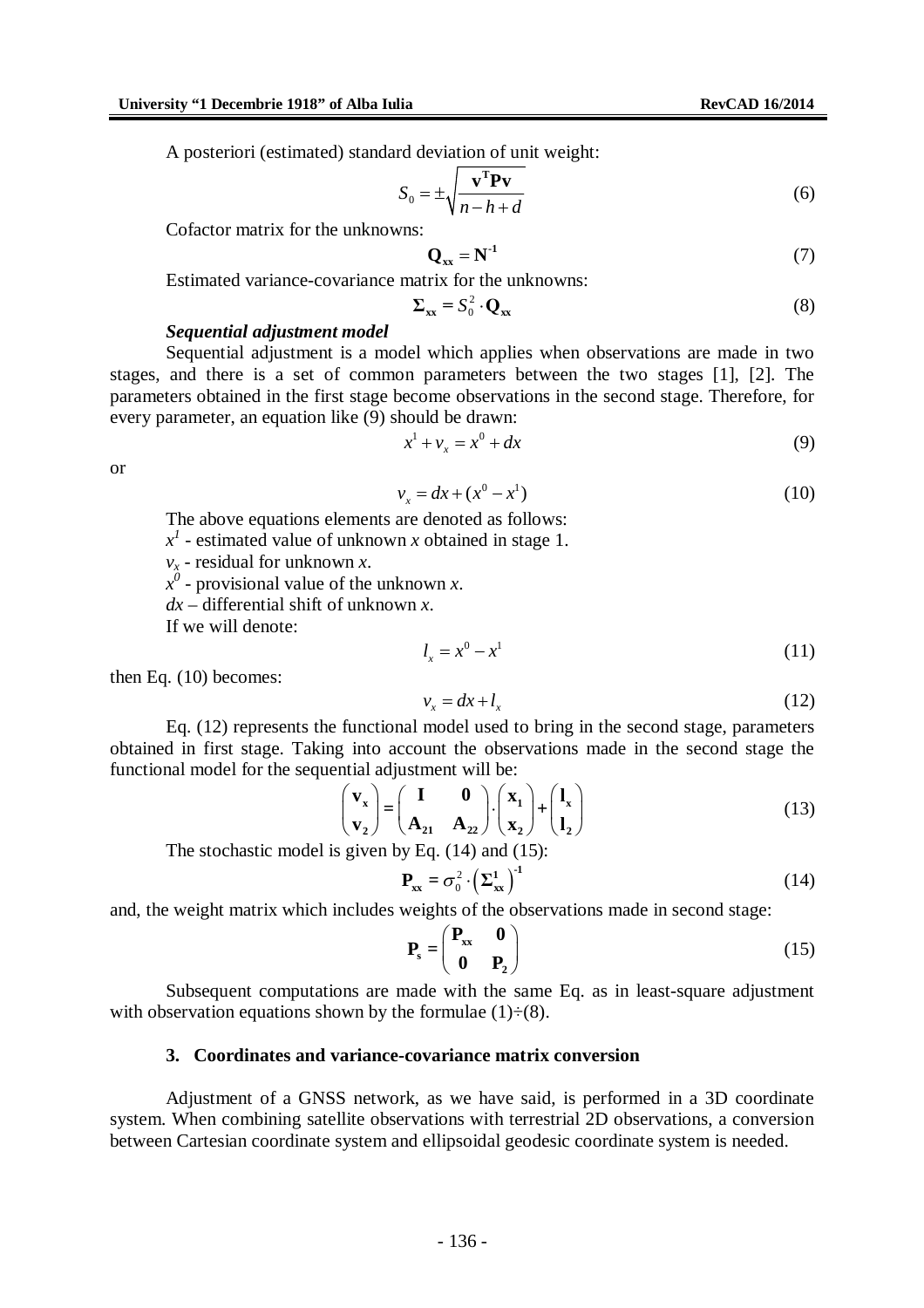## *Coordinates conversion*

Conversion between Cartesian geocentric coordinates and geodetic ellipsoidal coordinates will be realized with following Eq. [3]:

$$
L = \arctg \frac{Y}{X} \tag{16}
$$

$$
B_0 = \arctg \frac{Z}{(1 - e^2)(X^2 + Y^2)^{1/2}}
$$
 (17)

Geodetic coordinates  $B$  and  $H^e$  are obtained iteratively applying Eq. (18), (19) and (20) until the desired precision is achieved:

$$
N_i = a(1 - e^2 \sin^2 B_{i-1})^{-1/2}
$$
 (18)

$$
H_i^e = \begin{cases} \frac{(X^2 + Y^2)^{1/2}}{\cos B_{i-1}} - N_i, \text{ pentru } |B_0| < 45^\circ\\ Z & (1 - e^{2})N, \text{ pentru } |B_i| > 45^\circ \end{cases}
$$
(19)

$$
\left| \frac{Z}{\sin B_{i-1}} - (1 - e^2) N_i, \text{ pentru } |B_0| \ge 45^0 \right|
$$
  

$$
B_i = \arctg \left[ \frac{Z}{(X^2 + Y^2)^{1/2}} \cdot \frac{1}{1 - \frac{e^2 N_i}{N_i + H_i^e}} \right]
$$
(20)

## *Variance-covariance matrix conversion*

Conversion of variance-covariance matrix between the two coordinates system is given in (21) [4].

$$
\Sigma_{\text{BLH}} = (\mathbf{R} \cdot \mathbf{H}^{-1}) \cdot \Sigma_{\text{XYZ}} \cdot (\mathbf{R} \cdot \mathbf{H}^{-1})^{\text{T}}
$$
 (21)

where:

$$
\mathbf{R} = \begin{pmatrix} -\sin B \cdot \cos L & -\sin B \cdot \sin L & \cos B \\ -\sin L & \cos L & 0 \\ \cos B \cdot \cos L & \cos B \cdot \sin L & \sin B \end{pmatrix}, \ \mathbf{H}^{-1} = \begin{pmatrix} \frac{1}{M} & 0 & 0 \\ 0 & \frac{1}{N \cos B} & 0 \\ 0 & 0 & 1 \end{pmatrix}
$$
(22)

Note that the unit measure for the elements in  $\Sigma_{\text{BLH}}$  matrix is radian.

## **4. 2D Adjustment on the reference ellipsoid**

In this section, observations equations are presented for measurements of horizontal directions and distances. The coefficients of the equations are given for the ellipsoidal twodimensional adjustment model [5].

*Observation equation for directions reduced on the ellipsoid surface*

$$
v_{ij}^{\alpha} = -dz_i + \frac{\sin A_{ji}^0 \cdot M_j}{s_{ij}^0} dB_j - \frac{\cos A_{ji}^0 \cdot N_j \cdot \cos B_j^0}{s_{ij}^0} dL_j + \frac{\sin A_{ij}^0 \cdot M_i}{s_{ij}^0} dB_i - \frac{\cos A_{ij}^0 \cdot N_i \cdot \cos B_i^0}{s_{ij}^0} dL_i + \left(A_{ij}^0 - \alpha_{ij}^* - z_i^0\right)
$$
\n(23)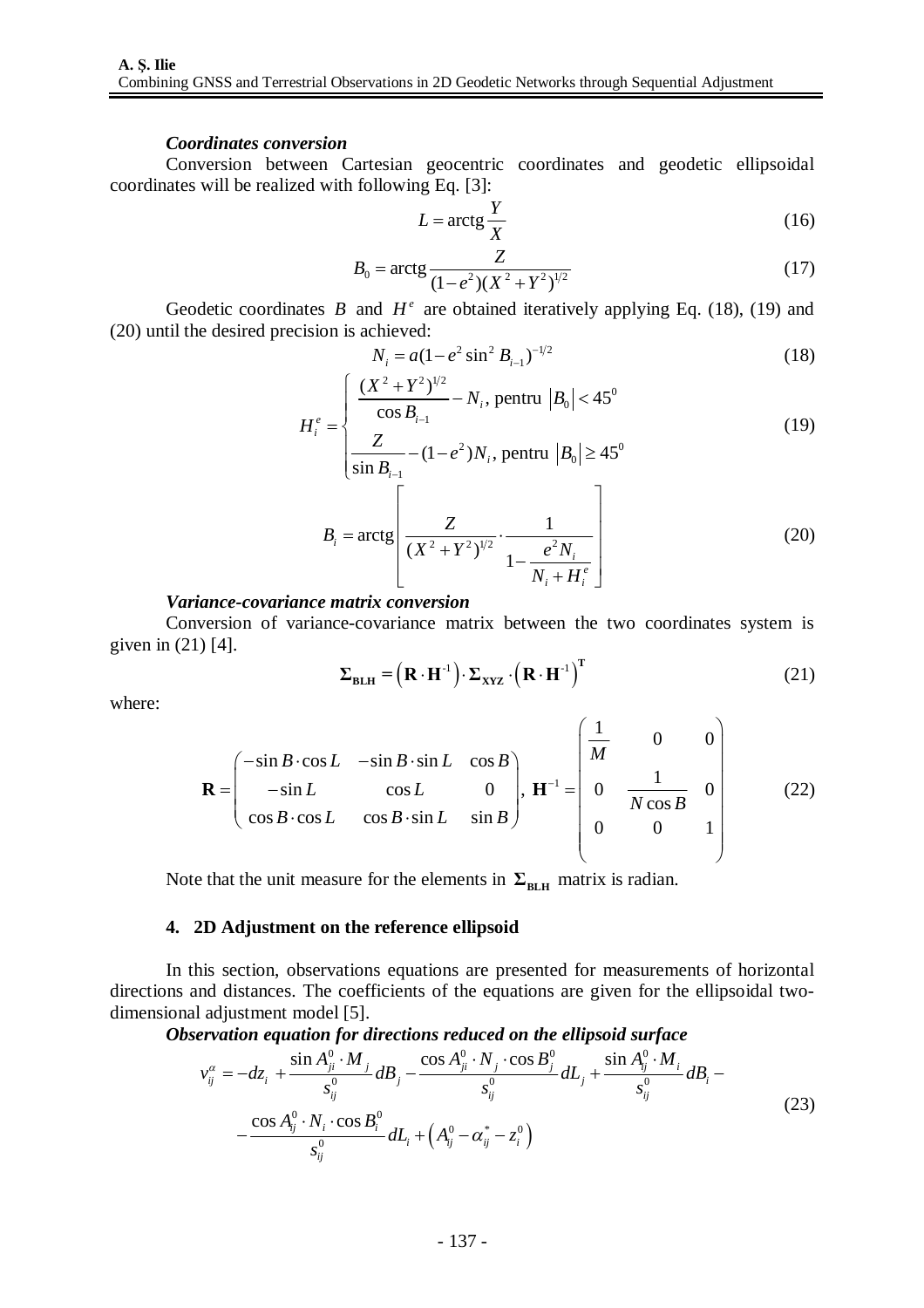#### *Weights of direction observations*

Weights will be computed using the standard deviation of an observed direction  $(\sigma_a)$ and the *a priori* standard deviation of unit weight  $(\sigma_0)$ :

$$
p_{\alpha} = \frac{\sigma_0^2}{\sigma_{\alpha}^2} \tag{24}
$$

*Observation equation for distances reduced on the ellipsoid surface*

$$
v_{ij}^s = -\cos A_{ji}^0 \cdot M_j \cdot dB_j - \sin A_{ji}^0 \cdot N_j \cdot \cos B_j^0 \cdot dL_j - \cos A_{ij}^0 \cdot M_i \cdot dB_i -
$$
\n(25)

$$
-\sin A_{ij}^0 \cdot N_i \cdot \cos B_i^0 \cdot dL_i + \left(s_{ij}^0 - s_{ij}^*\right)
$$

## *Weights of distance observations*

Standard deviation of a distance measured with total station is:

$$
\sigma_s = a + b \cdot s \left[ km \right] \tag{26}
$$

Then, the weight of a distance equation will be:

$$
p_s = \frac{\sigma_0^2}{\sigma_s^2} \tag{27}
$$

#### *Notations*

In above equations following notations have been made:

*M, N* – principal radii of curvature;

*A* – geodetic azimuth;

*α, s* – horizontal direction and ellipsoidal distance;

*B, L* – geodetic coordinates;

*z* – orientation unknown;

## **5. Adjustment GNSS observations in Cartesian geocentric coordinate system**

For every observed GNSS baseline a system of three equations like (28) must be drawn [6].

$$
\begin{cases}\nv_{ij}^{\Delta X} = dX_j - dX_i + \left(X_j^0 - X_i^0 - \Delta X_{ij}^*\right) \\
v_{ij}^{\Delta Y} = dY_j - dY_i + \left(Y_j^0 - Y_i^0 - \Delta Y_{ij}^*\right) \\
v_{ij}^{\Delta Z} = dZ_j - dZ_i + \left(Z_j^0 - Z_i^0 - \Delta Z_{ij}^*\right)\n\end{cases} \tag{28}
$$

Eq. (28) can be written in matrix form as:

$$
\mathbf{v}_{ij} = \mathbf{A}_{ij} \cdot \mathbf{d}\mathbf{X} + \mathbf{l}_{ij} \tag{29}
$$

where:

*X, Y, Z* – geocentric Cartesian coordinates;

$$
\mathbf{A}_{ij} = \begin{pmatrix} -1 & 0 & 0 & 1 & 0 & 0 \\ 0 & -1 & 0 & 0 & 1 & 0 \\ 0 & 0 & -1 & 0 & 0 & 1 \end{pmatrix}, \mathbf{v}_{ij} = \begin{pmatrix} v_{ij}^{\Delta X} \\ v_{ij}^{\Delta Y} \\ v_{ij}^{\Delta Z} \end{pmatrix}, \mathbf{d}\mathbf{X} = \begin{pmatrix} dX_i \\ dZ_i \\ dX_j \\ dY_j \\ dY_j \end{pmatrix}, \mathbf{l}_{ij} = \begin{pmatrix} X_j^0 - X_i^0 - \Delta X_j^* \\ Y_j^0 - Y_i^0 - \Delta Y_j^* \\ Z_j^0 - Z_i^0 - \Delta Z_{ij}^* \end{pmatrix}
$$
(30)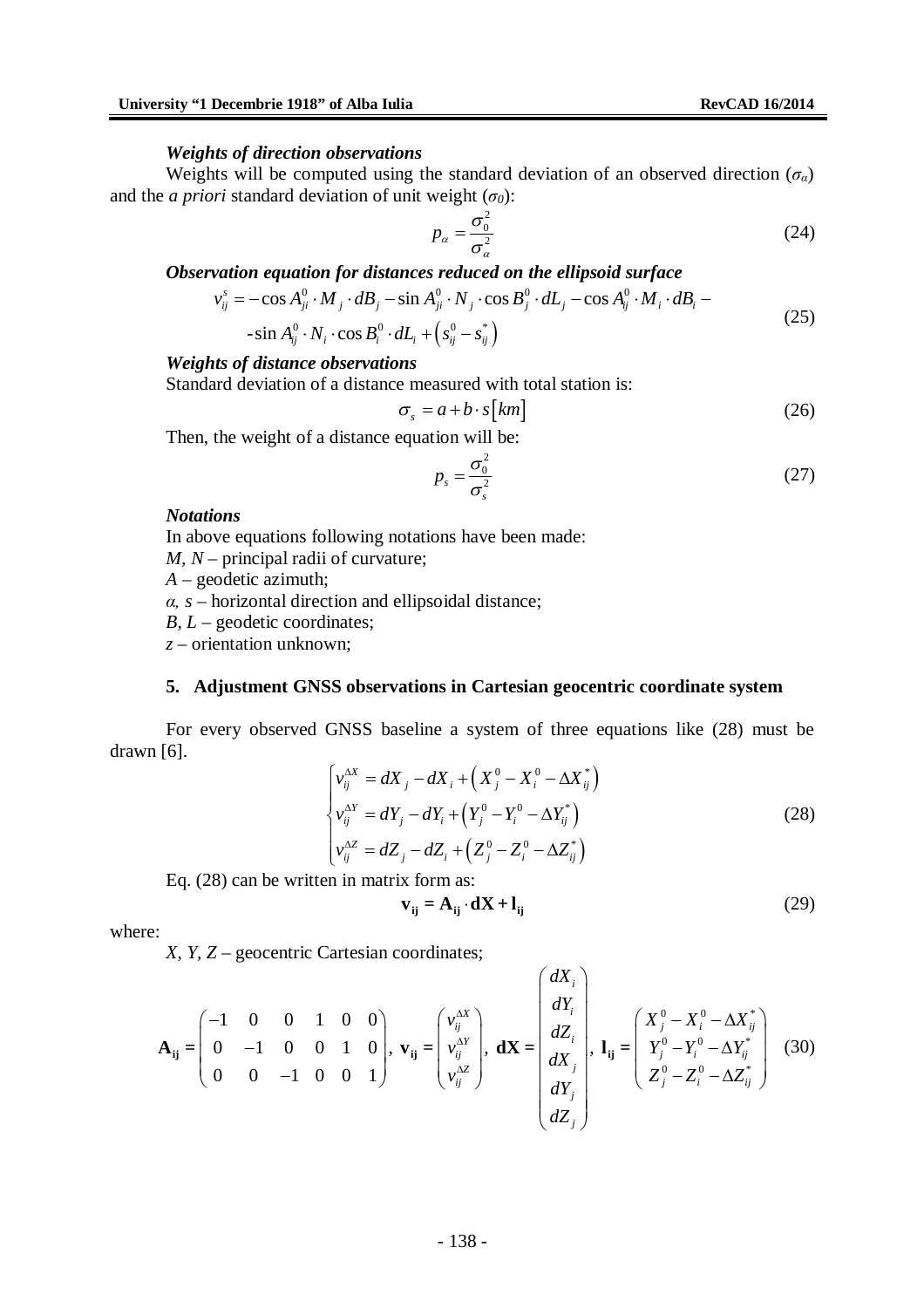# *Stochastic model for GNSS measurements*  $P = \sigma_0^2 \cdot \Sigma_M^{-1}$  (31)

where:

 $\Sigma<sub>M</sub>$  - variance-covariance matrix of GNSS measurements obtained after processing the GNSS baselines.

**6. Case study**

Based on the theoretical aspects presented so far, a case study on a geodetic network is presented. In the studied network satellite and terrestrial observations have been made. The measurements will be separated in two groups (satellite and terrestrial) and adjusted accordingly through sequential adjustment model. The chart of the process is shown in Fig. 1.



Fig. 1. Sequential adjustment of combined geodetic networks chart

# *GNSS network adjustment*

In first stage GNSS measurements will be adjusted in 3D Cartesian coordinate system using the mathematical model shown in section 5. The reference system for the geodetic network is ETRS89. GNSS network characteristics are presented in Table 1 and GNSS observations are shown in Fig. 2.

| Tuoto II OI 100 hotti oli tuutuvallisto |                             |                       |                       |  |  |  |  |
|-----------------------------------------|-----------------------------|-----------------------|-----------------------|--|--|--|--|
| Reference system                        | ETRS89<br>Position unknowns |                       | 12                    |  |  |  |  |
| Coordinate system                       | Cartesian geocentric        | <b>GNSS</b> baselines |                       |  |  |  |  |
| Network dimension                       | 3D                          | No. of observations   | 18                    |  |  |  |  |
| No. of points                           |                             | Redundancy            | n                     |  |  |  |  |
| No. of fixed points                     |                             | Network type          | minimally constrained |  |  |  |  |
| No. of free points                      |                             | Rank-defect           |                       |  |  |  |  |

Table 1. GNSS network characteristics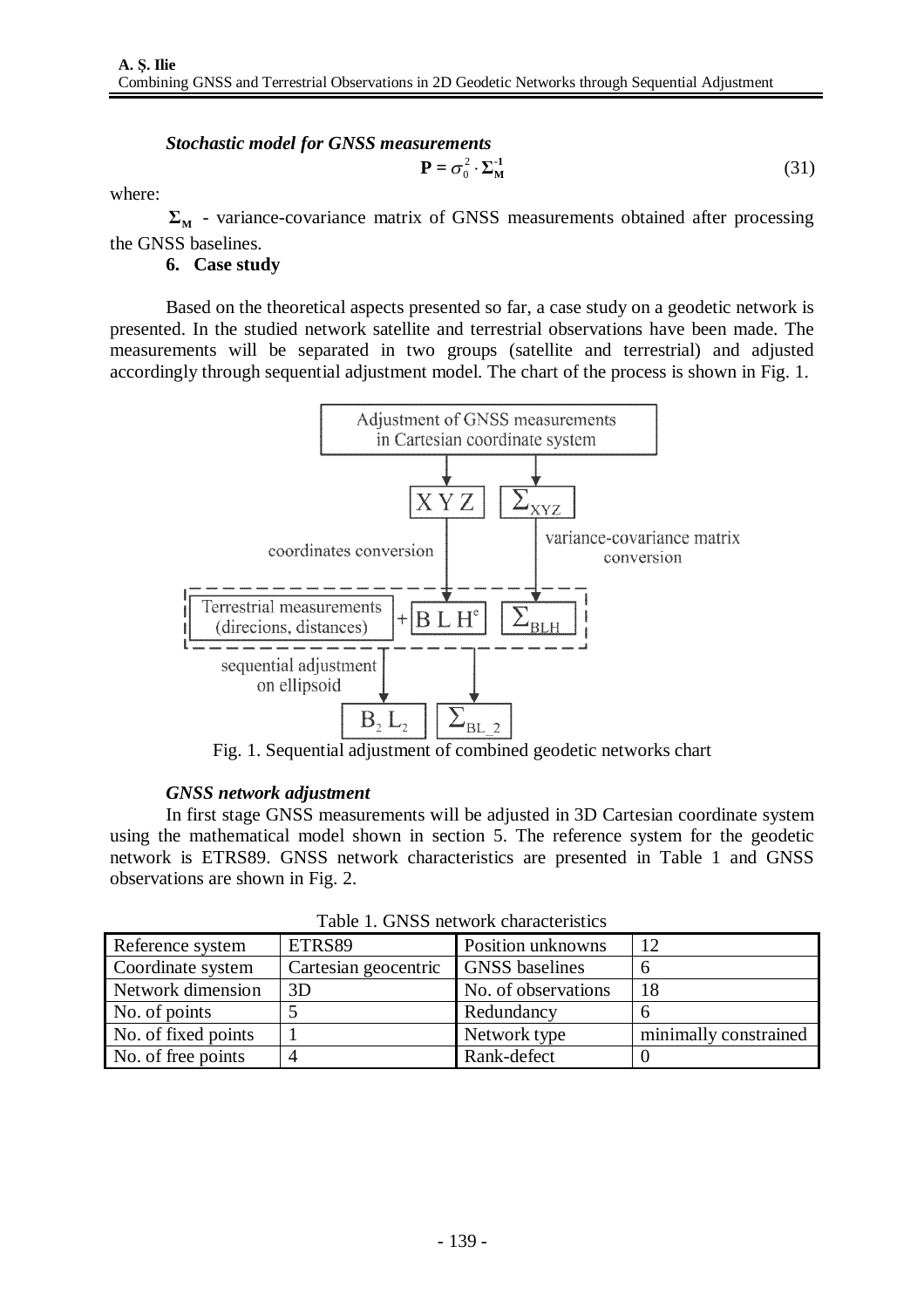| from        | tο   | meas | value                     | sigma_dx                                         | sigma_dy   | sigma_dz   |
|-------------|------|------|---------------------------|--------------------------------------------------|------------|------------|
| 1003        | 1002 | dx   | -232.3967                 | 2.25e-06                                         | $3.96e-07$ | 1.395e-06  |
| 1003        | 1002 | dy   | $-76.9047$                | 3.96e-07                                         | $6.4e-07$  | 3.72e-07   |
| 1003        | 1002 | dz   | 248.3185                  | 1.395e-06                                        | 3.72e-07   | 2.25e-06   |
| <b>BALA</b> | 1002 | dx   | $-4560.3331$              | 7.84e-06                                         | 2.128e-06  | 5.9052e-06 |
| <b>BALA</b> | 1002 | dv   | 4263.9776                 | 2.128e-06                                        | 4e-06      | 1.998e-06  |
| <b>BALA</b> | 1002 | dz   | 2123.4406                 | 5.9052e-06                                       | 1.998e-06  | 1.369e-05  |
| <b>BALA</b> | 1003 | dx   | -4327.9322                | 1.225e-05                                        | 4.9105e-06 | 6.4015e-06 |
| <b>BALA</b> | 1003 | dy   | 4340.883                  | 4.9105e-06                                       | 5.29e-06   | 3.8502e-06 |
| <b>BALA</b> | 1003 | dz   | 1875.1258                 | 6.4015e-06                                       | 3.8502e-06 | $9.61e-06$ |
| 1000        | 1001 | dx   | $-29.0178$                | 5.29e-06                                         | 2.576e-07  | 1.863e-06  |
|             |      |      | $\mathbf{r}$ $\mathbf{r}$ | $\sim$ $\sim$ $\sim$ $\sim$ $\sim$ $\sim$ $\sim$ |            |            |

Fig. 2. Excerpt from GNSS observations

Results of the adjustment are shown in Fig. 3 and the network plot in Fig. 5.

|      | Point Fix? | $\times$ m  | $Y_m$ m     | $Z$ m and $\sim$ |      | SX_CM Sy_CM SZ_CM |      | St_cm |
|------|------------|-------------|-------------|------------------|------|-------------------|------|-------|
| BALA | ves        | 4062496.817 | 2119296.379 | 4422010.635      |      |                   |      |       |
| 1000 | no         | 4058136.304 | 2123546.525 | 4423959.084      | 0.35 | 0.13              | 0.27 | 0.46  |
| 1001 | no         | 4058107.285 | 2123518.478 | 4423998.601      | 0.36 | 0.13              | 0.27 | 0.47  |
| 1002 | no         | 4057936.485 | 2123560.357 | 4424134.077      | 0.28 | 0.19              | 0.31 | 0.46  |
| 1003 | no         | 4058168.882 | 2123637.261 | 4423885.759      | 0.29 | 0.2               | 03   | 0.46  |
|      |            |             |             |                  |      |                   |      |       |

Fig. 3. GNSS network adjustments results in Cartesian coordinate system

| Point | Coord | value            | sigma_2_1            | sigma_2_2            |
|-------|-------|------------------|----------------------|----------------------|
| 1000  |       | 27.6222178403339 | 4.75081668590967e-08 | 2.17223323641634e-08 |
| 1000  | в     | 44.1984399102237 | 2.17223323641634e-08 | 3.84613574128518e-08 |
| 1001  |       | 27.6220752821537 | 3.31186177569285e-08 | 1.60178636997254e-08 |
| 1001  | в     | 44.1989377762005 | 1.53938507960979e-08 | 2.99033239142325e-08 |
| 1002  |       | 27.6235301320713 |                      |                      |
| 1002  | в     | 44.2006395005548 | 0                    |                      |
| 1003  |       | 27.6230345786371 | 0                    |                      |
| 1003  | в     | 44.1975217725391 |                      |                      |

Fig. 4. GNSS network adjustments results in geodesic coordinate system

Because in the second stage the adjustment will be performed on the reference ellipsoid, results from the first stage will be converted from Cartesian Geocentric coordinate system to GRS 80 ellipsoidal coordinate system. This conversion is presented in section 3 Results are shown in Fig. 4.



*Sequential adjustment of combined geodetic network* The characteristics of the combined 2D geodetic network are shown in Table 2.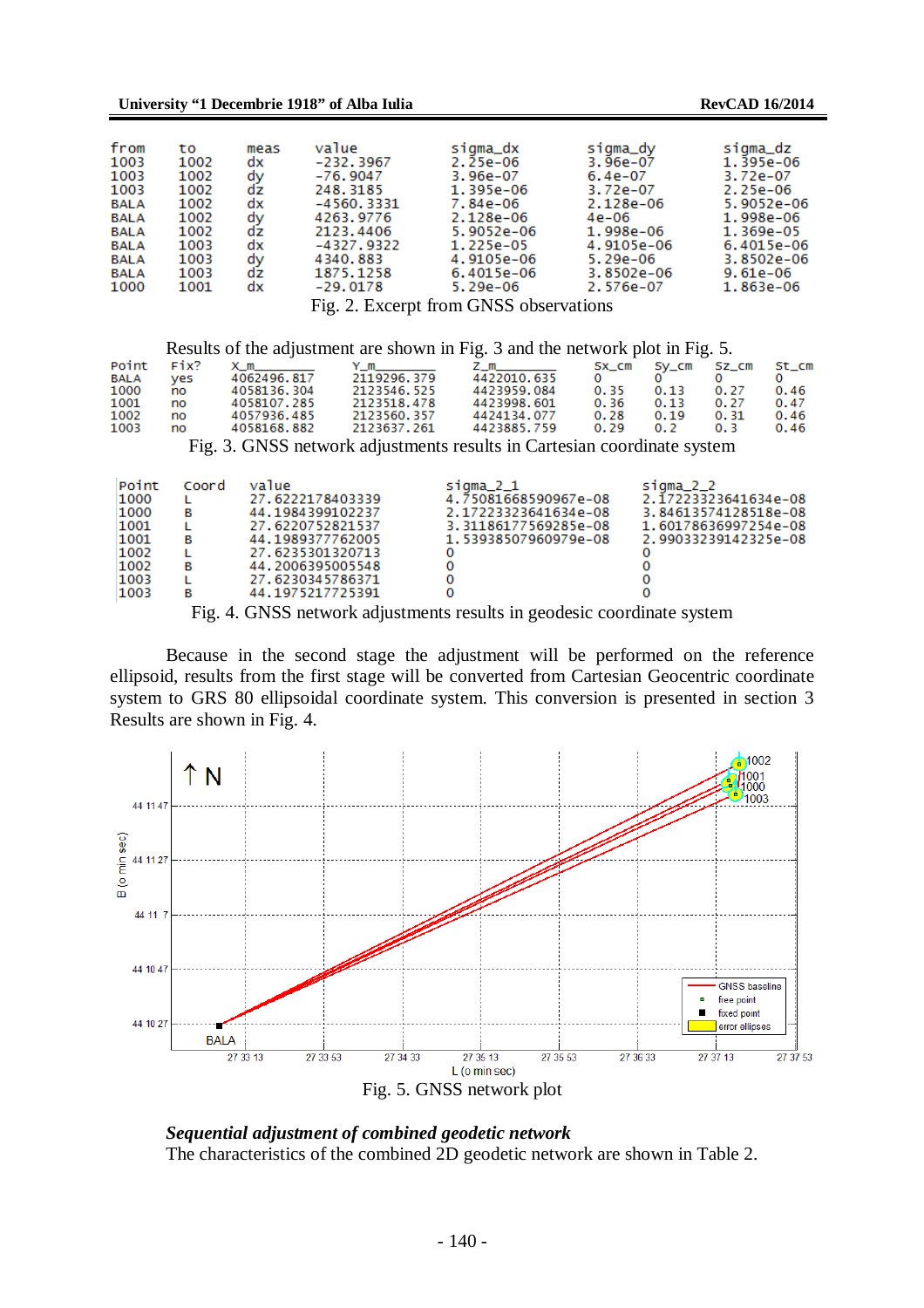| Reference system    | ETRS89       | No. of stations     | 17 |
|---------------------|--------------|---------------------|----|
| Coordinates system  | Geodetic     | No. of elements     |    |
|                     | <b>GRS80</b> | from previous       | 8  |
| Ellipsoid           |              | adjustment          |    |
| Network dimension   | 2D           | No. of measurements | 83 |
| No. of points       | 20           | Directions measured | 39 |
| No. of fixed points |              | Distances measured  | 44 |
| No. of free points  | 20           | Redundancy          | 34 |
| Position unknowns   | 40           | Rank-defect         |    |

Table 2. Combined geodetic network characteristics (sequential adjustment)

Note that, because in the second stage the adjustment is performed in a twodimensional coordinate system, only the 2D component from GNSS data was kept. The terrestrial measurements are presented in Fig. 6.

| DIRECTIONS.txt - Notepad                     |                                            |                                                                        |             | <b>Service</b><br>DISTANCES.txt - Notepad    |      |                                            |                                                         |      |
|----------------------------------------------|--------------------------------------------|------------------------------------------------------------------------|-------------|----------------------------------------------|------|--------------------------------------------|---------------------------------------------------------|------|
| File<br>Edit                                 | Format                                     | View<br>Help                                                           |             | <b>File</b>                                  | Edit | Format                                     | View                                                    | Help |
| from<br>1005<br>1005<br>1000<br>1000<br>1000 | tο<br>1000<br>1006<br>1005<br>1001<br>1004 | value<br>0.00371<br>222.24791<br>232, 26927<br>399.99731<br>113, 96333 | s<br>5<br>5 | from<br>1005<br>1005<br>1000<br>1000<br>1000 |      | to<br>1000<br>1006<br>1005<br>1001<br>1004 | value<br>47.599<br>47.557<br>47.599<br>56.478<br>46.445 |      |

Fig. 6. Excerpt from terrestrial observations files